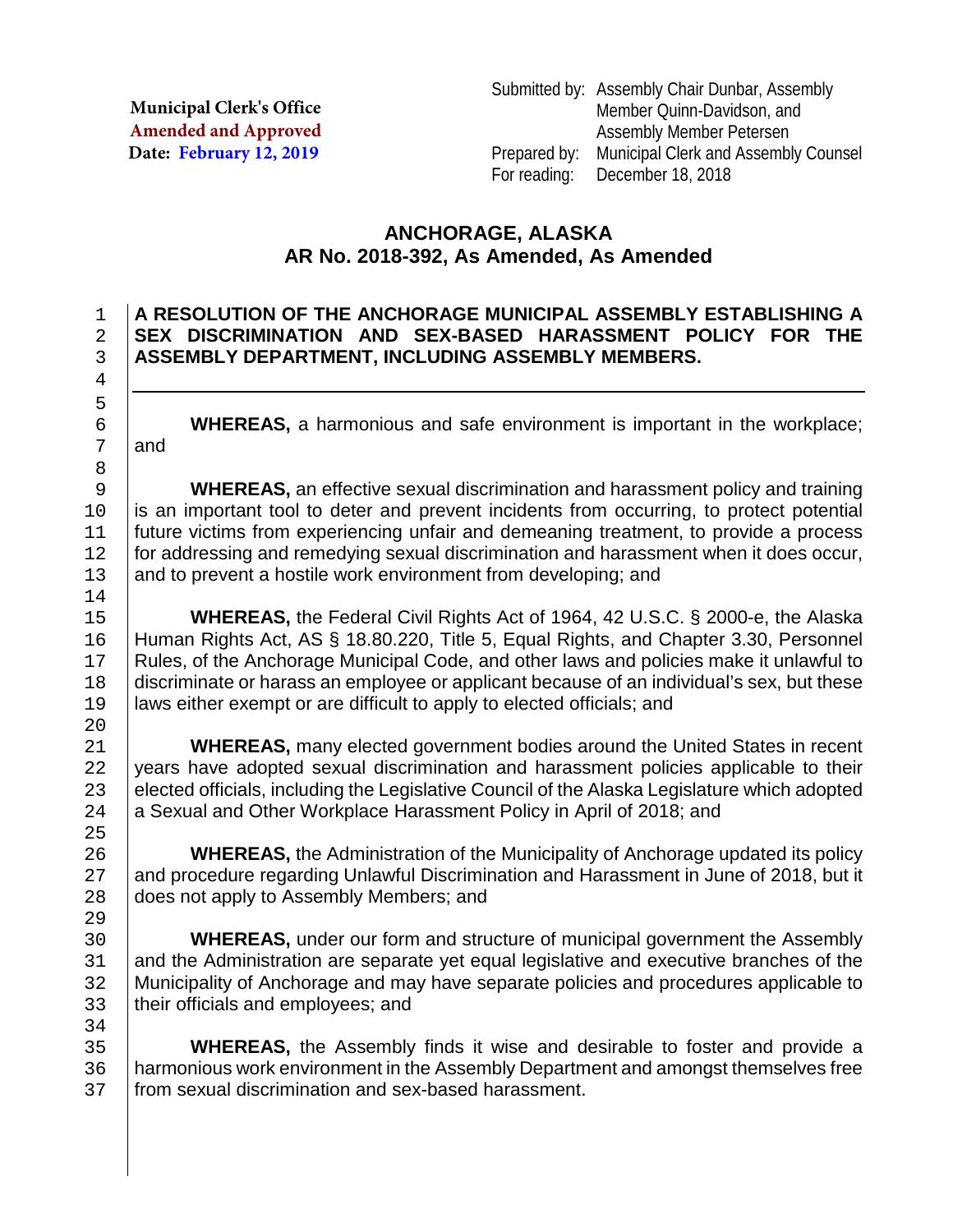AR establishing a Sex Discrimination and Sex-Based Harassment Policy

1 **NOW, THEREFORE, THE ANCHORAGE ASSEMBLY RESOLVES,** 

Page 2 of 2

14

 $15$ 

16

3 That the Unlawful Sex Discrimination and Sex-Based Harassment Policy attached<br>4 as Exhibit A is hereby adopted, effective immediately. as Exhibit A is hereby adopted, effective immediately. 6 PASSED AND APPROVED by the Anchorage Assembly this 12th day of February, 2019. Chair L'A ATTEST:

 $U_{\cdot}$ ones **Municipal Clerk**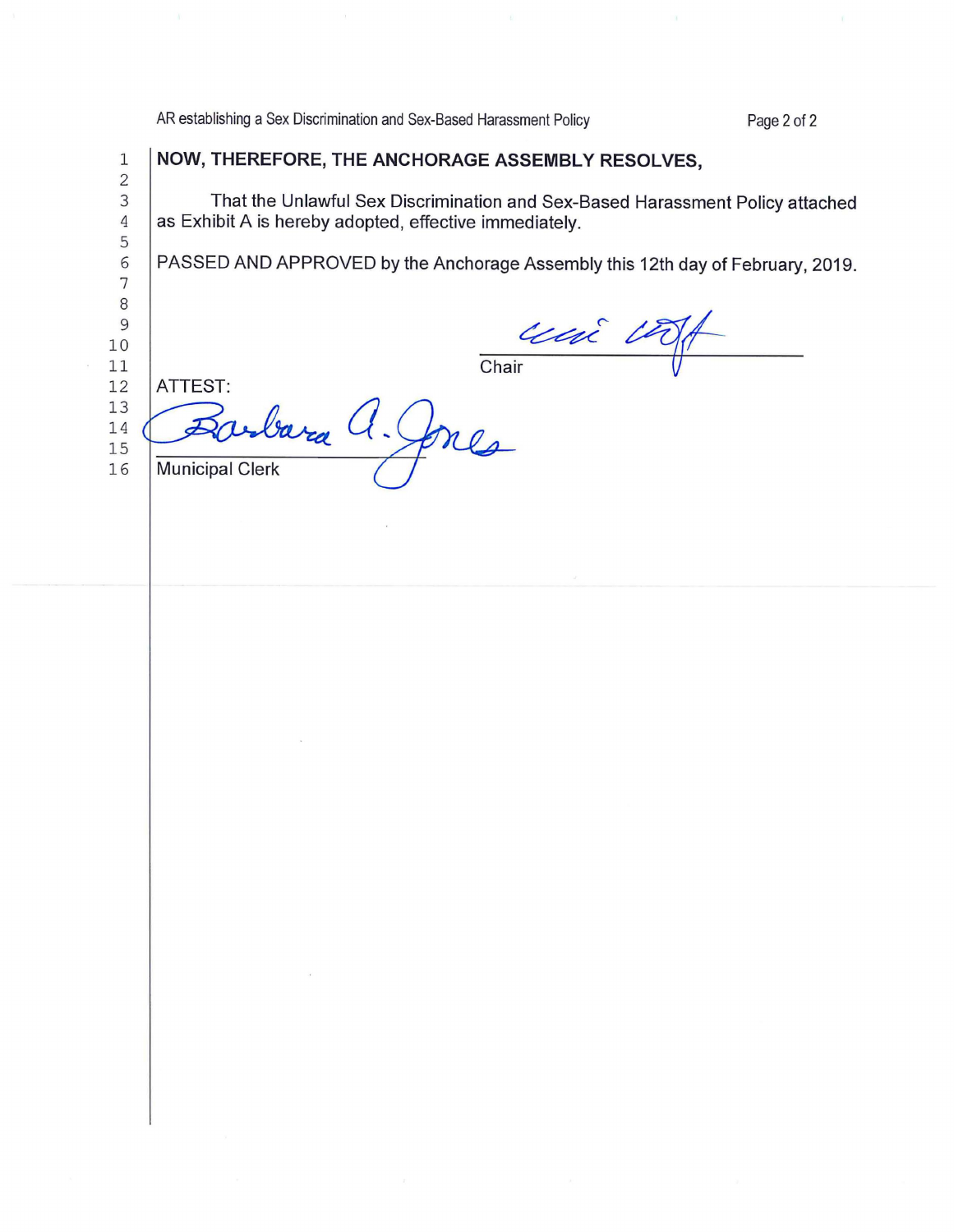#### **Exhibit A -** *Revised 2-12-2019***, As Amended**

| ASSEMBLY OPERATING<br>POLICY / PROCEDURE                                                        | Assembly Dept.<br>P&P 2018-1                | Page 1 of 5                 |
|-------------------------------------------------------------------------------------------------|---------------------------------------------|-----------------------------|
|                                                                                                 | <b>Effective Date:</b><br>February 12, 2019 |                             |
| Subject:<br><b>Anchorage Assembly Department</b><br><b>Unlawful Sex Discrimination and Sex-</b> | Supercedes No.                              | Dated:<br>December 18, 2018 |
| <b>Based Harassment Policy</b>                                                                  | Approved by:                                |                             |

#### 1. PURPOSE

To establish a policy regarding unlawful sex discrimination or sex-based harassment for the Assembly Department.

### 2. POLICY

It is the policy of the Anchorage Assembly to provide a harmonious work environment free from sex discrimination or sex-based harassment in the Assembly Department. This Assembly policy governs Assembly members, aides, volunteers, and interns (collectively Assembly policy governs Assembly members, aides, volunteers, and interns (collectively referred to as "Assembly Personnel"). Employees of the Assembly Department remain referred to as "Assembly Personnel"). Employees of the Assembly Department remain subject to Municipality P&P 40-38, Unlawful Discrimination and Harassment Policy. subject to Municipality P&P 40-38, Unlawful Discrimination and Harassment Policy.

Retaliation is also prohibited against Assembly Personnel and Assembly employees for reporting such incidents or participating in an investigation under this policy.

#### 3. ORGANIZATIONS AFFECTED

The Anchorage Assembly The Assembly Counsel's Office The Municipal Clerk's Office The Municipal Ombudsman's Office

#### 4. REFERENCES

- a. Municipality of Anchorage EEO/AA Policy Statement.
- b. Municipality of Anchorage Unlawful Discrimination and Harassment P&P 40-38.
- c. Anchorage Municipal Code 3.30, Personnel Rules.
- d. Anchorage Municipal Code 5, Equal Rights.
- e. Sexual and Other Workplace Harassment Policy of the State of Alaska Legislative Council.

#### 5. DEFINITIONS

- a. Assembly Member: any person, including the Chair, elected or appointed to serve on the Anchorage Assembly upon taking the oath of office.
- b. Assembly Aide: any person performing tasks for an individual Assembly Member under municipal contract.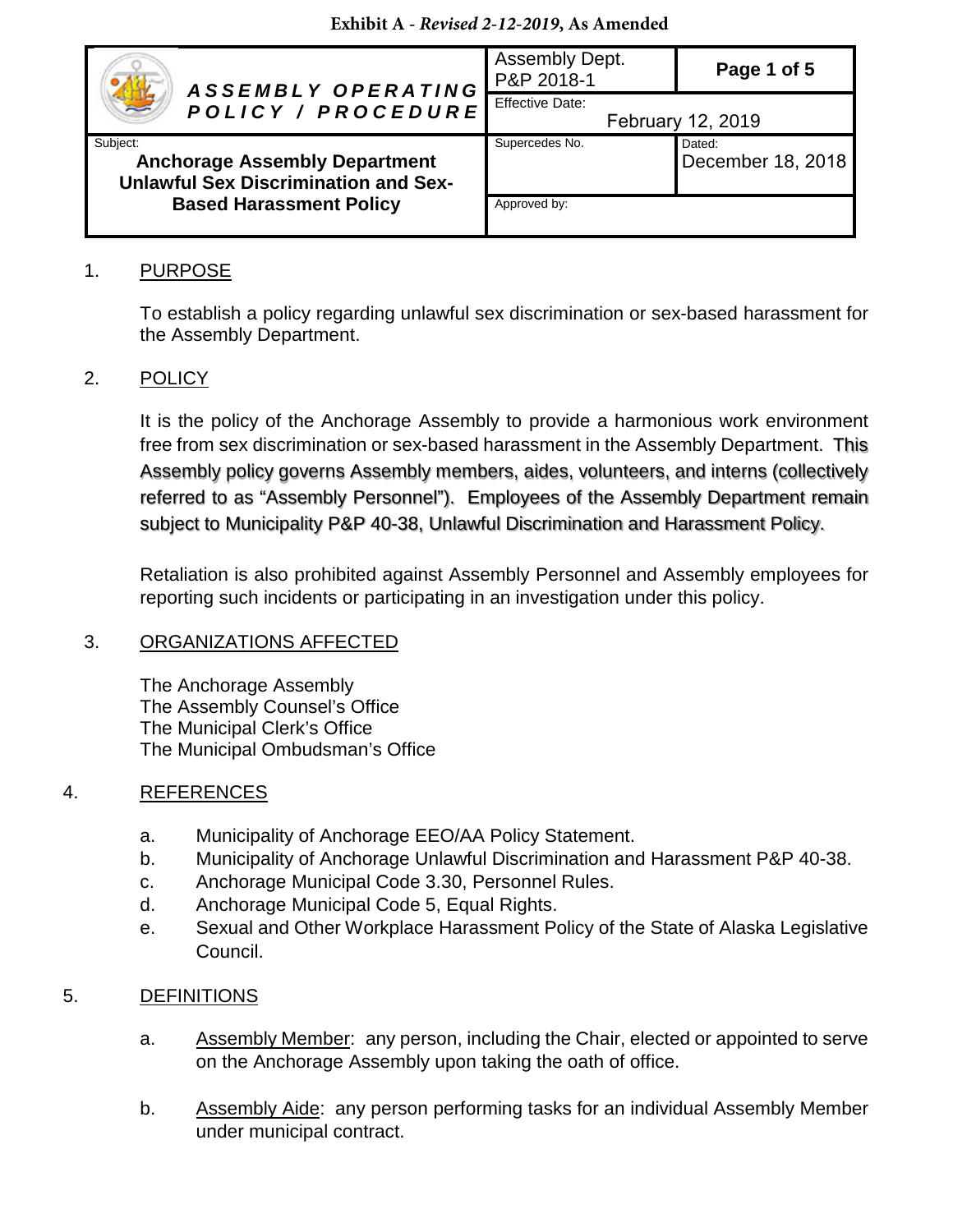- c. Assembly Intern: any person performing tasks for an individual Assembly Member through an internship program.
- d. Assembly Personnel: collectively an Assembly Member, Assembly Aide, Assembly Intern, and Assembly Volunteer.
- e. Assembly Volunteer: any unpaid person performing tasks directed by the Assembly Department on more than an infrequent basis.
- f. Compliance Agency: a local, state, or federal agency empowered by statues, ordinances, or regulations to investigate complaints of discrimination. The following are Compliance Agencies: the Alaska State Commission for Human Rights (ASCHR); the Anchorage Equal Rights Commission (AERC); the Federal Equal Employment Opportunity Commission (EEOC); and, the Office of Federal Contract Compliance Programs (OFCCP). Other federal agencies have certain investigative responsibilities on matters relating to grants or programs that they administer.
- g. Complaint: a complaint filed with a Compliance Agency.
- h. Employee: for purposes of this policy, any employee in the Assembly Department, who is subject to the Personnel Rules.
- i. Office of Equal Opportunity (OEO): a Municipal Office that provides information and assistance to employees who believe they have been discriminated against or harassed by another employee or person in the Assembly Department. OEO is part of the Municipality and is not a Compliance Agency.
- j. Chair: the chair of the Assembly, or the vice-chair in the case of unavailability of the chair, in accordance with AMC section 2.30.020, or in the case where the conduct of the Chair is at issue.
- k. Retaliation: materially adverse action taken against an employee who is opposing unlawful sex discrimination, sex-based harassment or because the employee has made a charge, testified, assisted or participated in an investigation, proceeding or hearing concerning unlawful sex discrimination, sex-based harassment or retaliation under this policy.
- l. Sex Discrimination: the unequal treatment of employees with respect to the terms and conditions of their employment, based on sex, gender, sexual orientation, or gender identity.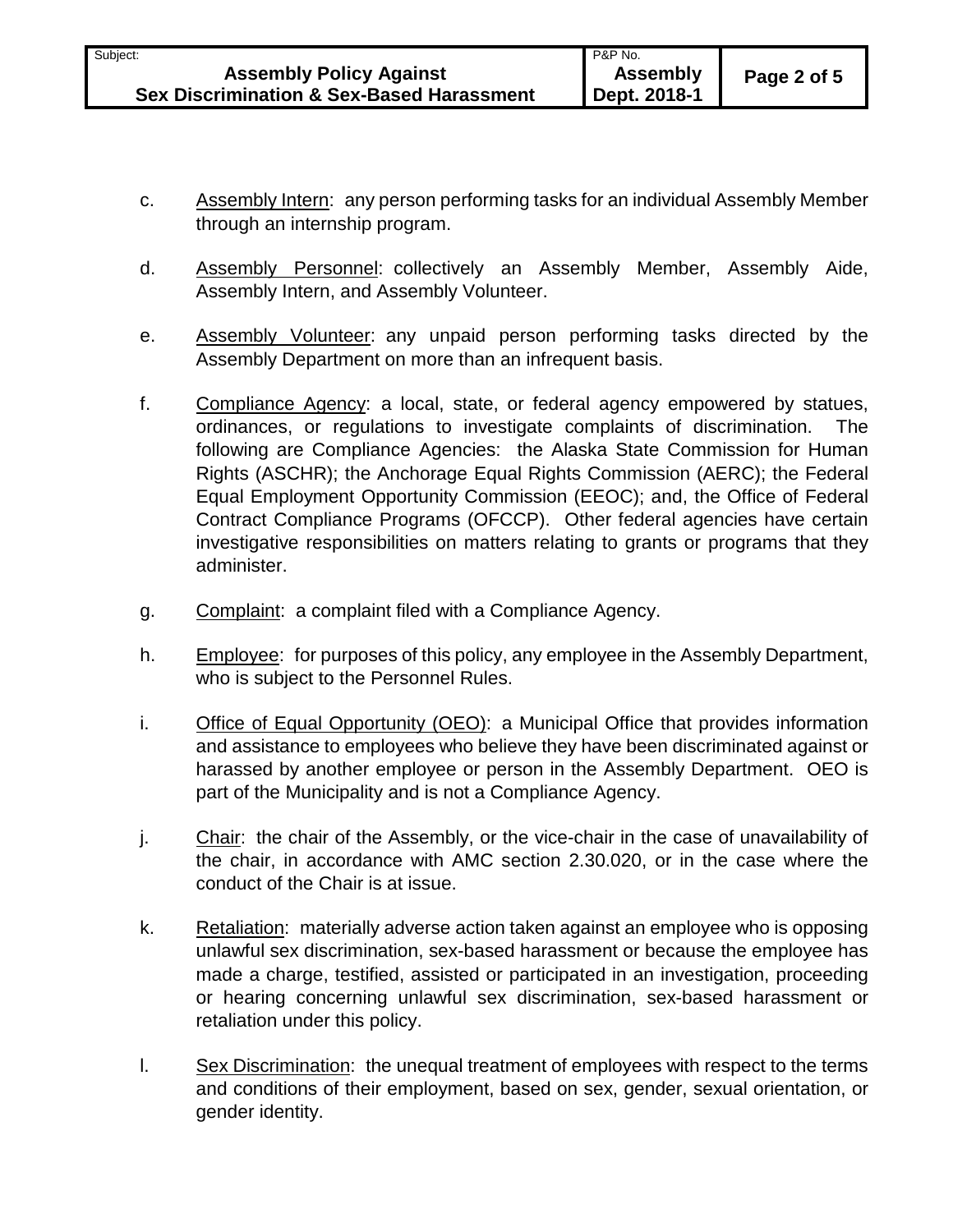m. Sex-Based Harassment: unwelcome visual, verbal, or physical conduct of a sexual nature, including sexual advances, requests for sexual favors, touching of a sexual nature, or other conduct of a sexual nature, as well as hostile behaviors.

Sex-based harassment is prohibited when it is sufficiently severe or pervasive (frequent) that it creates a hostile or offensive work environment or when it results in an adverse employment decision such discipline, demotion, or termination.

## 6. REPORTING AND REFERRAL RESPONSIBILITIES

- a. Each Assembly Department Employee:
	- i. Shall follow the reporting requirements set forth in Municipal Policy 40-38, Unlawful Discrimination and Harassment, attached as Exhibit 1.
	- ii. May request administrative leave as set forth in the Municipal policy if the matter is referred to OEO. The Employee Relations Director and the OEO Director, in consultation with the Chair, will work together to determine the appropriate amount of administrative leave.
- b. Each Assembly Division Manager shall:
	- i. Ensure that all employees in that division are familiar with Municipal Policy 40-38, Unlawful Discrimination and Harassment.
	- ii. Report allegations of sex discrimination or sex-based harassment to the Chair of the Assembly or to the Municipal Attorney.
- c. The Chair of the Assembly may:
	- i. Request assistance from the Municipal Attorney's Office, OEO, and/or Employee Relations if an allegation of discrimination or harassment under this policy involves Assembly Department Employees or Assembly Personnel (excluding Assembly Members).
	- ii. Request assistance of the Municipal Attorney if an allegation involves an Assembly Member.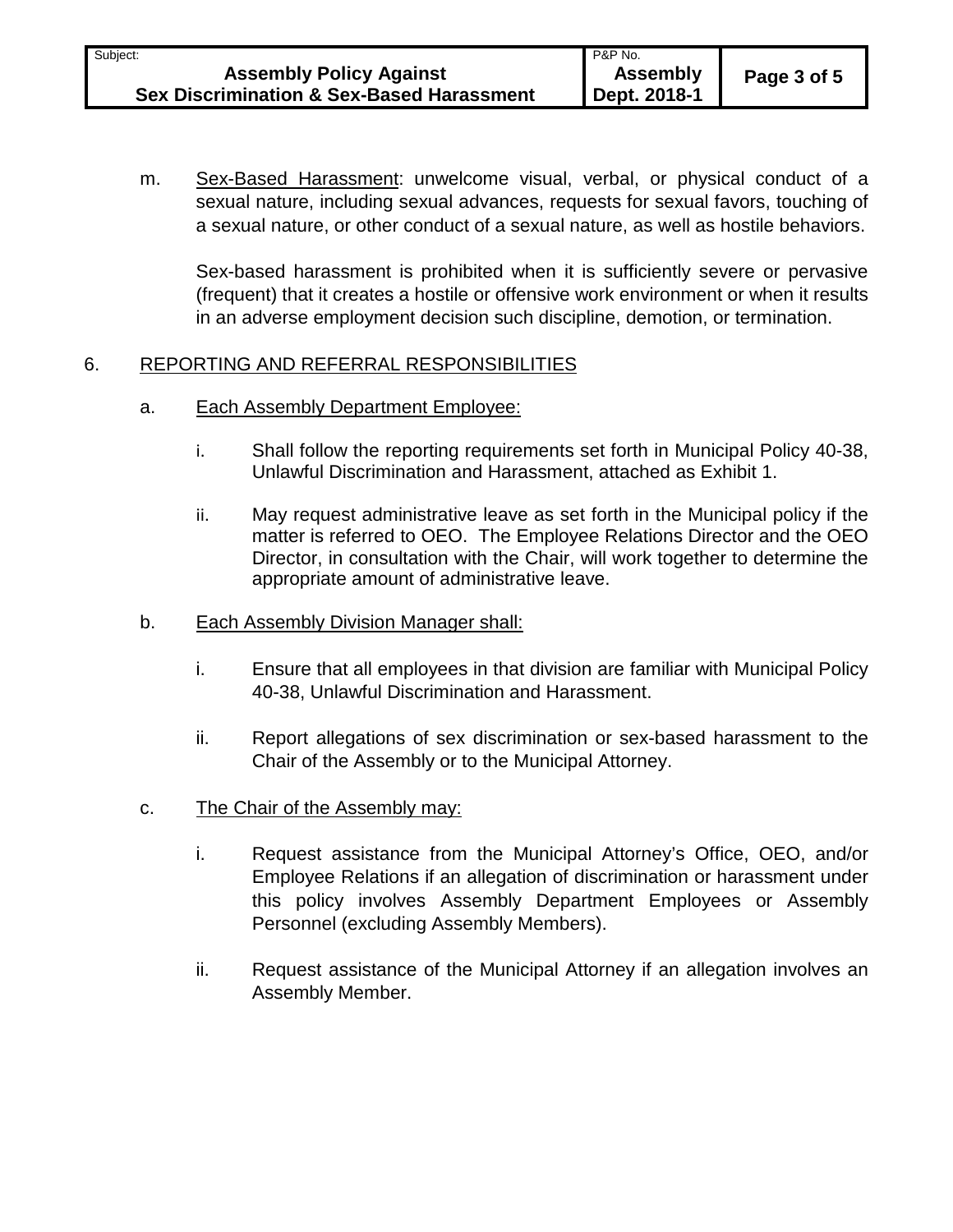#### 7. ALLEGATIONS AGAINST ASSEMBLY MEMBERS

- a. If the allegation of sex discrimination, sex-based harassment, or retaliation involves an Assembly Member, the matter shall be referred to the Municipal Attorney for recommendation for referral.
- b. The Municipal Attorney may recommend referral of less serious allegations to OEO for informal resolution within 30 days.
- c. For more serious allegations, the Municipal Attorney shall assist the Chair in contracting with an independent investigator who shall be an attorney licensed in Alaska.
	- i. With respect to both the Municipal Attorney and the Investigator, the Chair will be deemed to be the client for purposes of attorney-client communications and privilege. The Investigator will report jointly to the Municipal Attorney and the Chair.
	- ii. The Investigator shall prepare a report summarizing the allegations and findings of the investigation, without naming or identifying the victim or witnesses.
	- iii. If the summary report concludes that the conduct of an Assembly Member is in violation of this policy, the report shall be subject to public disclosure upon concurrence of the Municipal Attorney.
	- iv. If the summary report concludes that the allegations are unsubstantiated, the matter shall be deemed dismissed.

#### 8. COMPLIANCE AGENCIES

Employees of the Assembly Department under Municipal P&P 40-38 and Assembly Personnel under this policy may have the option to file a Complaint with a Compliance Agency. Contact the Compliance Agencies for information about Complaint procedures and filing deadlines.